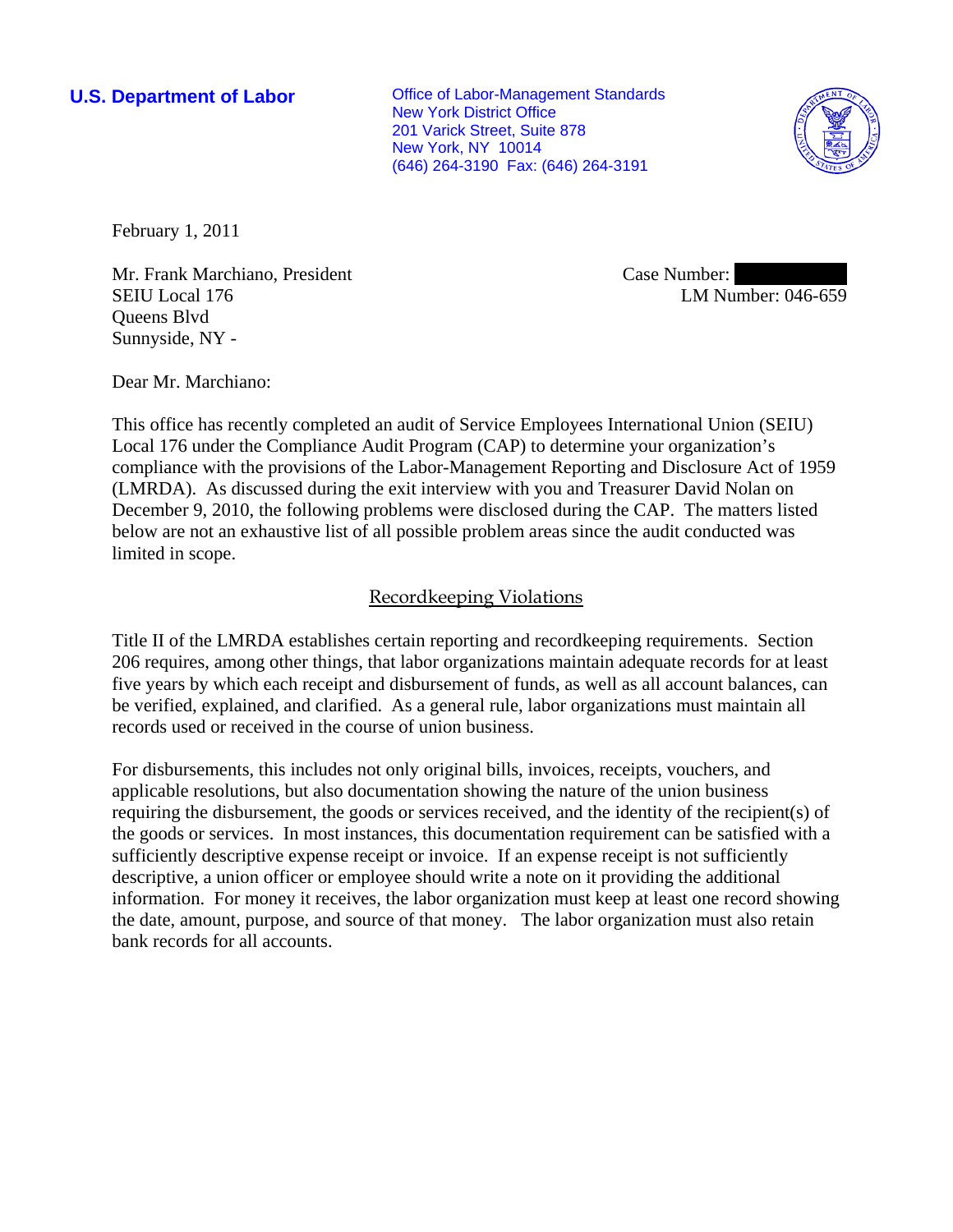The audit of Local 176's FYE June 2009 records revealed the following recordkeeping violations:

# Credit Card Expenses

Local 176 did not retain original vendor invoices for credit card expenses incurred by the business agent.

As previously noted above, labor organizations must retain original receipts, bills, and vouchers for all disbursements. The president and treasurer of your union, who are required to sign your union's LM report, are responsible for properly maintaining union records.

Based on your assurance that Local 176 will retain adequate documentation in the future, OLMS will take no further enforcement action at this time regarding the above violations.

### Reporting Violations

The audit disclosed a violation of LMRDA Section 201(b), which requires labor organizations to file annual financial reports accurately disclosing their financial condition and operations. Although Local 176 previously submitted a completed paper copy of their Labor Organization Annual Report (Form LM-2 ) for fiscal year ending June 30, 2009, current regulations require that this report be filed electronically.

On January 22, 2011 Local 176 corrected this issue by electronically filed a Form LM-2 for fiscal year ending June 30, 2009. .

### **Other Violations**

The audit disclosed the following other violation(s):

Inadequate Bonding

The audit revealed a violation of LMRDA Section 502 (Bonding), which requires that union officers and employees be bonded for no less than 10 percent of the total funds those individuals or their predecessors handled during the preceding fiscal year.

The audit revealed that Local 176's officers and employees were not bonded for the minimum amount required at the time of the audit. However, the union obtained adequate bonding coverage and provided evidence of this to OLMS during the audit. As a result, OLMS will take no further enforcement action regarding this issue.